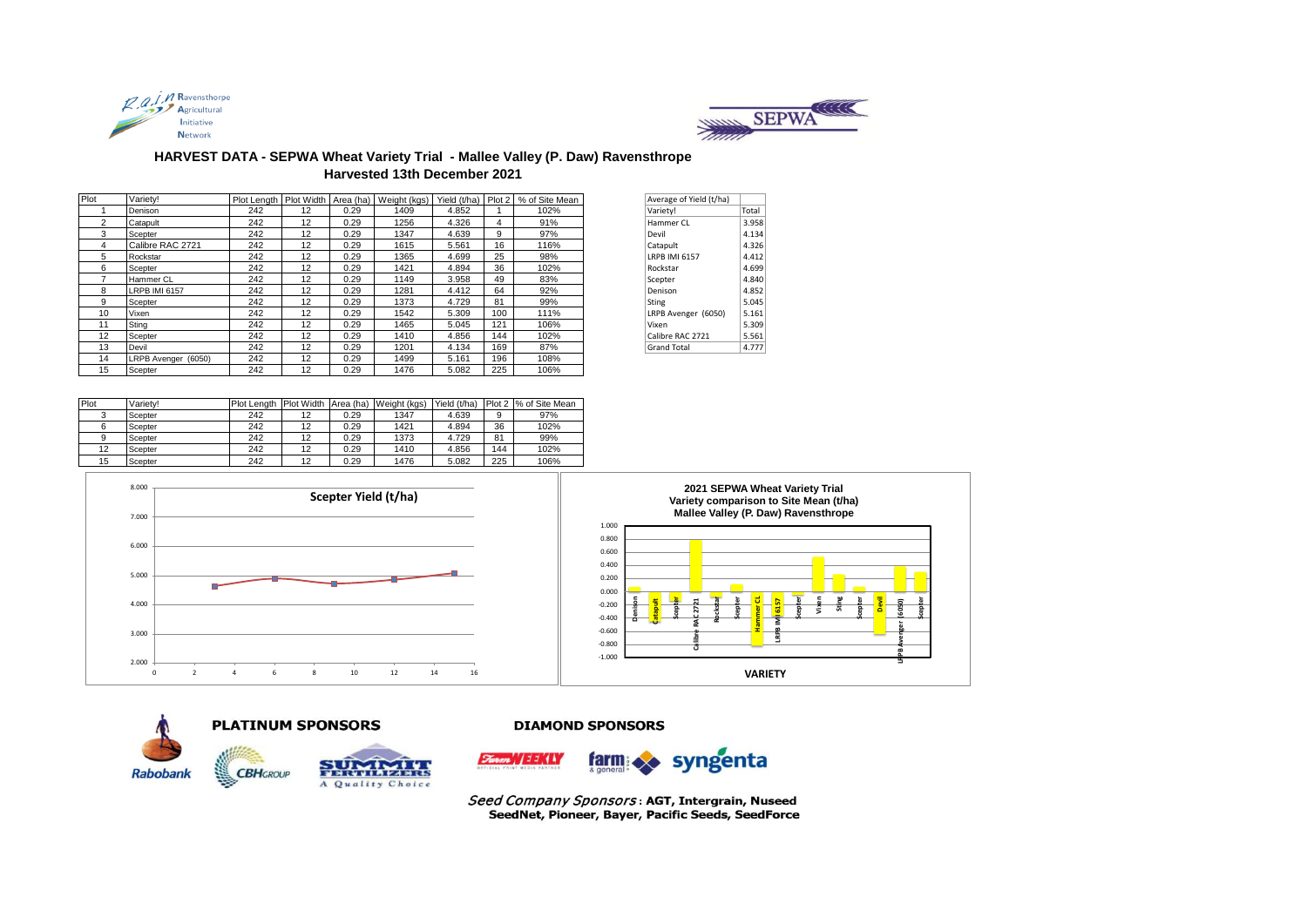





|      |                      | Yield  |                |
|------|----------------------|--------|----------------|
| Plot | Variety!             | (t/ha) | % of Site Mean |
| 1    | Denison              | 4.852  | 102%           |
| 2    | Catapult             | 4.326  | 91%            |
| 3    | Scepter              | 4.639  | 97%            |
| 4    | Calibre RAC 2721     | 5.561  | 116%           |
| 5    | Rockstar             | 4.699  | 98%            |
| 6    | Scepter              | 4.894  | 102%           |
| 7    | Hammer CL            | 3.958  | 83%            |
| 8    | <b>LRPB IMI 6157</b> | 4.412  | 92%            |
| 9    | Scepter              | 4.729  | 99%            |
| 10   | Vixen                | 5.309  | 111%           |
| 11   | Sting                | 5.045  | 106%           |
| 12   | Scepter              | 4.856  | 102%           |
| 13   | Devil                | 4.134  | 87%            |
| 14   | LRPB Avenger (6050)  | 5.161  | 108%           |
| 15   | Scepter              | 5.082  | 106%           |

## **Site Details**

**Soil Description:** Red/Brown Gravelly Clay

#### **Plot Dimensions**

| Length (m) | Width (m) |      | Area (m2) Conversion Factor |
|------------|-----------|------|-----------------------------|
| 242        | 12        | 0.29 | 3.44                        |



## **PLATINUM SPONSORS**





## **DIAMOND SPONSORS**

 $S_{\text{coarse}}/111/11$ 



Seed Company Sponsors: AGT, Intergrain, Nuseed SeedNet, Pioneer, Bayer, Pacific Seeds, SeedForce



### **Statistical Analysis**

| Red/Brown Gravelly Clay  | Site Mean (t/ha)                | 4.777  |
|--------------------------|---------------------------------|--------|
| Friday, 21 May 2021      | Probability                     | 0.024  |
| Monday, 13 December 2021 | Least significant difference 5% | 0.5145 |
| 60 kg/ha                 | <b>CV %</b>                     | 3.5    |
|                          |                                 |        |